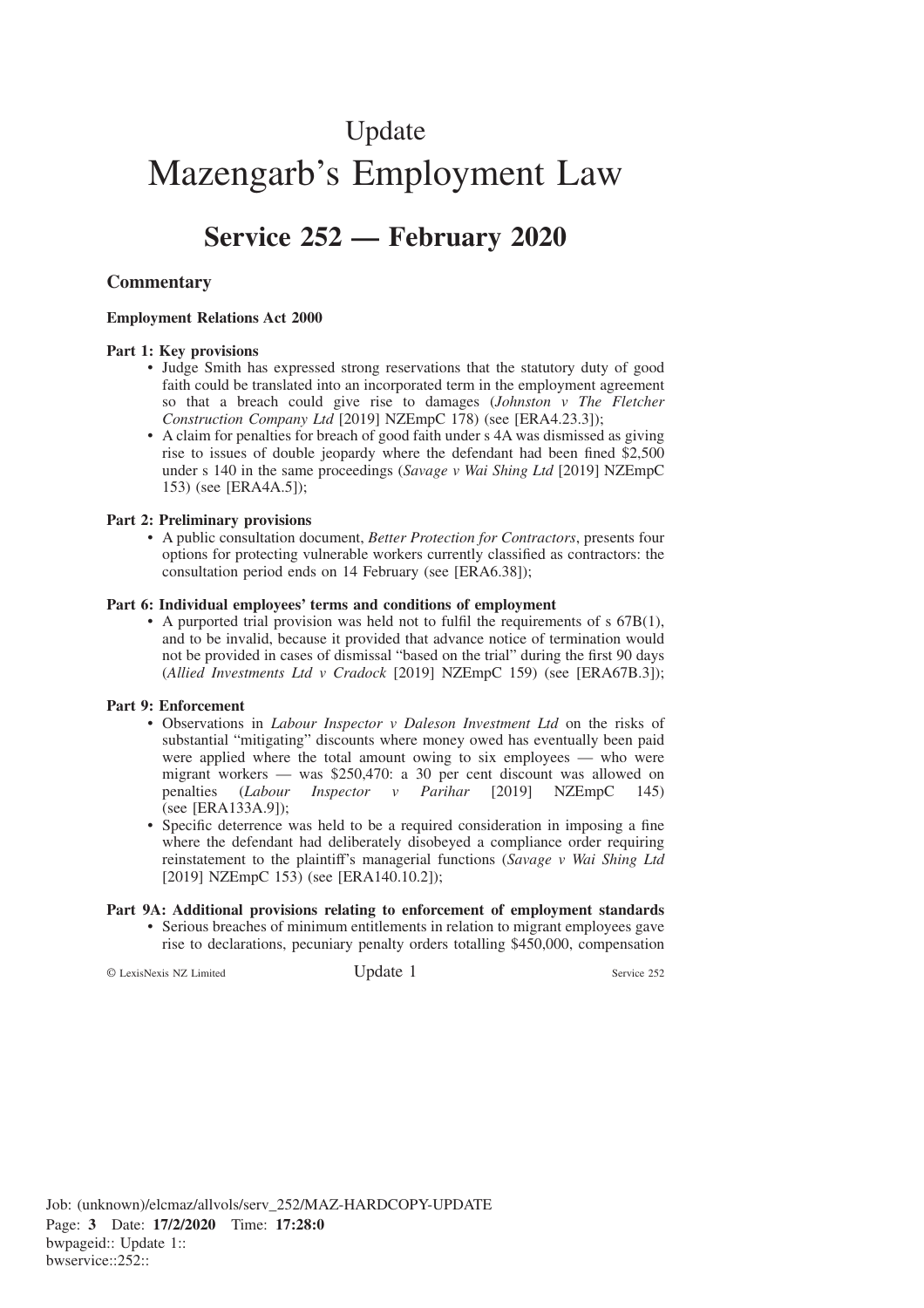orders totalling \$230,350, and banning orders for a period of 18 months against a company and its director (*Labour Inspector v New Zealand Fusion International Ltd and Wang* [2019] NZEmpC 181) (see, respectively, [ERA142B.6], [ERA142F.4], [ERA142J.4]) and [ERA142M.5]);

• The liability of individual partners was examined, and penalties totalling \$200,000 were imposed, where continuing breaches of the Minimum Wage Act 1983 and the Holidays Act 2003 affecting six migrant workers had led to them being owed a total of \$250,470 (*Labour Inspector v Parihar* [2019] NZEmpC 145) (see [ERA142W.8.2] and [ERA142X.4]);

#### **Selected Topics: Contractual Aspects of Employment**

- Conditions of work on an "as required" basis were held to give rise to no entitlement to any hours of work at all (*Rachelle v Air New Zealand Ltd* [2019] NZEmpC 191) (see [1016A]);
- If payment in lieu of notice is simply an alternative to the employer requiring the employee to work out the correct period of notice which has been conveyed in clear and unambiguous terms, then that is a termination on notice and not a summary dismissal (*Ioan v Scott Technology NZ Ltd* [2019] NZCA 386) (see  $[1048.1]$ ;

#### **Wages Protection Act 1983**

- Where an employee had been paid more than he was entitled to, and consequently owed the employer the amount he was overpaid, the employer was held to be in breach of the Wages Protection Act in deducting the money owed from accrued holiday pay without consent (*Johnston v The Fletcher Construction Company Ltd* [2019] NZEmpC 178) (see [3104.3.4]);
- The conclusion in *Mehta v Elliott* that the 1983 Act did not have extraterritorial application was questioned when Chief Judge Inglis observed (without deciding the issue) that the decision might no longer apply in the light of subsequent changes in the legislation and case law (*Labour Inspector v New Zealand Fusion International Ltd and Wang* [2019] NZEmpC 181) (see [3112A.8]);

#### **Parental Leave and Employment Protection Act 1987**

• The High Court has held that s 57 of the PLEP Act, providing for parental leave complaints, is not exhaustive of the remedies available in cases of alleged discrimination on the basis of pregnancy (*Diamond Laser Medispa Taupo Ltd v Doria v* [2019] NZHC 2809) (see [3357.8]);

#### **Human Rights Act 1993**

- Employment continues to predominate as a ground for enquiry and complaint in the various fields of unlawful discrimination covered by the Human Rights Act (see [4000.5]);
- The Human Rights Commission has published a recently completed report on in-work poverty (see [4005.3]);
- In an application for judicial review arguing that the defendant's decision to medically discharge the plaintiff was unlawful discrimination on the basis of disability, breaching s  $21(1)(b)(i)$ , Dobson J suggested that reinstatement was not available as a remedy under the HR Act (*Bradfield v Attorney-General and Others* [2019] NZHC 1570) (see [4022.22.7]);
- The vast majority of enquiries or complaints referred to the Commission continue to be either resolved or involve some form of assistance (see [4077.7]);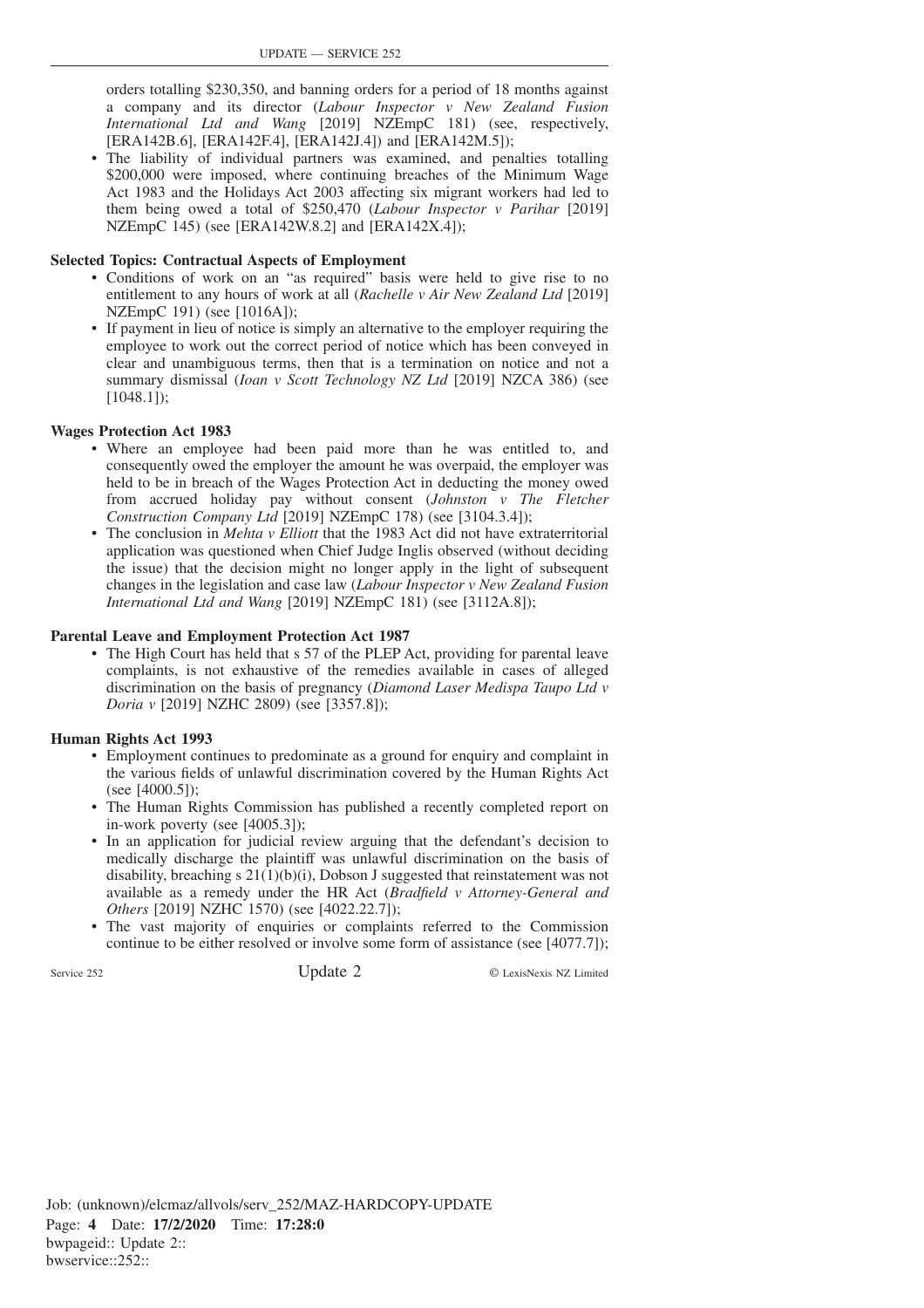- The statutory criteria for referral of a complaint back to the Commission in s 92D(2) were held to have been satisfied in a number of recent decisions (*Hill v Pavlovich Coachlines Ltd* [2019] NZHRRT 40; *Campbell v Vallender and Cita Ltd* [2019] NZHRRT 41; and *Hunter v Kaiapoi Monograms (2004) Ltd* [2019] NZHRRT 42) (see [4092D.3]);
- The obligation to demonstrate "specific adverse consequences" in applications for non-publication orders under s 107 was emphasised in a case where assertions and speculative propositions were held not to suffice (*Beauchamp v B&T Co (2011) Ltd* [2019] NZHRRT 46), (see [4107.5.2]);
- The High Court has held that the range of detrimental actions complained of in a case before the Tribunal were within the Tribunal's jurisdiction, notwithstanding that some of the treatment complained of could be characterised as a parental leave complaint (*Diamond Laser Medispa Taupo Ltd v Doria* [2019] NZHC 2809) (see [4115A.3]);

#### **Protected Disclosures Act 2000**

• A *Review of the Protected Disclosures Act* by the State Services Commission, which concluded in 2019, raised a number of issues of public concern as to its operation and suggested that any resulting legislative amendments could be introduced in 2020 (see [PDAIntro.9]);

#### **Health and Safety at Work Act 2015**

- Where an employer attempted to impose a safety-based individualised drug testing policy without notification or consultation, summary dismissal for refusing to undergo a drug test based on suspicions generated by the employee's behaviour at work was held to be unjustifiable (*A v N Ltd* [2019] NZEmpC 129) (see [HSWA16.6.4]);
- The Ministry of Business, Innovation and Employment's best practice guidelines for working at a height should have been applied in order to avoid known risks when operating a forklift (*WorkSafe New Zealand v PBT Transport Ltd* [2019] NZDC 2327) (see [HSWA22.4.4]);
- In considering breach of the duty to consult under with other PCBUs under s 34, one factor taken into account as a contextual issue in sentencing was the vulnerability of the defendant as a small subcontracting company reliant on its relationship with a larger PCBU for its commercial survival (*WorkSafe New Zealand v Bulldog Haulage Ltd* [2019] NZDC 12202) (see [HSWA34.9.1]);
- Hand injuries accompanied by psychological trauma led to a reparation award of \$25,000 (*WorkSafe New Zealand v NZCC Ltd* [2019] NZDC 16662) (see [HSWA151.13.4]);
- An accident compensation "top up" by way of reparation to the partner of a deceased worker was discounted by 10 percent for the benefit of having the entire calculated shortfall across five years as a lump sum as opposed to a weekly or fortnightly payment (*WorkSafe New Zealand v The Homegrown Juice Co Ltd* [2019] NZDC 16605) (see [HSWA151.17.3]);
- Mid-range culpability was found where the hazard caused by nip points on a machine was obvious, not least because it had been drawn to the defendant's attention during a WorkSafe visit after which the injury occurred (*WorkSafe New Zealand v NZCC Ltd* [2019] NZDC 16662) (see [HSWA151.27.3]);
- Where previous convictions were "somewhat historical" and subsequent incidents had been taken into account in assessing culpability the District Court held that there would be a risk of "double-counting" if they were then considered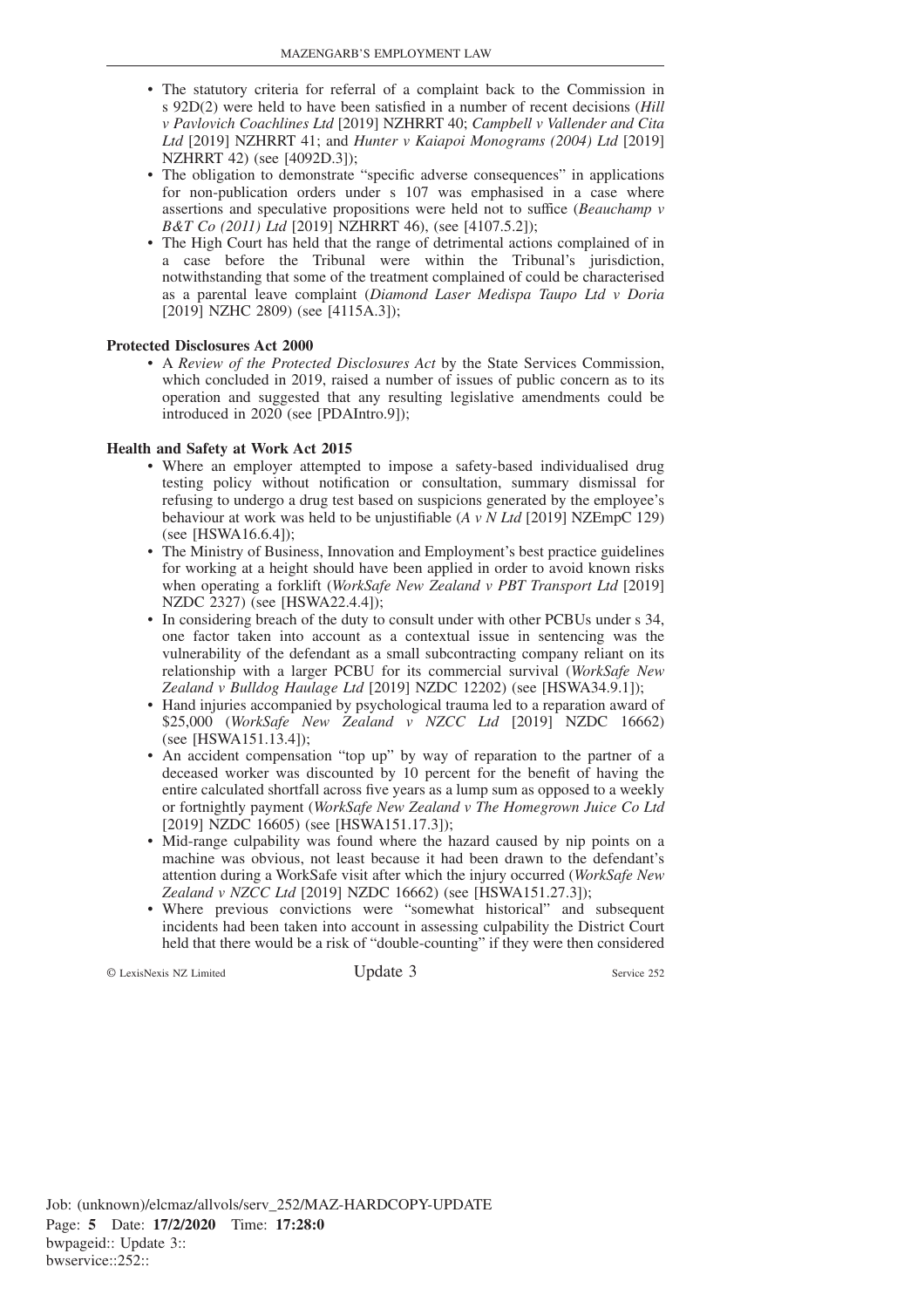as being of an aggravating nature for sentencing purposes (*WorkSafe New Zealand v PBT Transport Ltd* [2019] NZDC 2327) (see [HSWA151.40.3]);

- The District Court has observed that reparation orders extending over a five-year term have "become routine" (*WorkSafe New Zealand v Quick Earth Moving Ltd* [2019] NZDC 18190) (see [HSWA151.42.1.1])
- Adverse publicity orders under s 153 were made in cases where safety controls on a wood splitter had been overridden, a worker who had not been adequately instructed in use of the machine had been injured, and the employer had then instructed the worker to mislead a WorkSafe investigation (*WorkSafe New Zealand v 4 Hippos Farms Ltd* [2019] NZDC 15462) and where the mishandled demolition of a residential home exposed workers to asbestos, caused a gas leak requiring evacuation of a neighbouring property, and trapped a wheelchairbound neighbour in that property (*WorkSafe New Zealand v Quick Earth Moving Ltd* [2019] NZDC 18190) (see [HSWA153.8]);
- Project orders under s 155 were also made arising from the mishandled demolition, above (*WorkSafe New Zealand v Quick Earth Moving Ltd* [2019] NZDC 18190) (see [HSWA155.4]);
- A sentence of four months' community detention for conspiring to defeat the course of justice was imposed where an employer directed an injured employee to lie to WorkSafe about his employment status and the circumstances of the accident (*R v Heaps* [2019] NZDC 15462) (see [HSWA179.8]);
- Judicial acceptance that certain activities fall outside regulations does not mean that those activities are unregulated, since the general obligations under the HSW Act will still apply and conditions imposed for safe operation by WorkSafe "may likely reflect appropriate safety standards" (*Off Road New Zealand (1992) Ltd v Machinery Inspector* [2019] NZHC 1996) (see [HSWA211.4]).

#### **Smoke-free Environments Act 1990**

- The Smoke-free Environments (Prohibiting Smoking in Motor Vehicles Carrying Children) Amendment Bill proposes to amend the 1990 Act to prohibit smoking in motor vehicles carrying children and young people under 18 years of age. Among other things, the bill affects the exception in s 5 and s 5A that would allow smoking in a work vehicle, if the vehicle is carrying child occupants (see [6500.5]);
- The Government also proposes to amend the 1990 Act as from 2020 to include vaping and the use of smokeless tobacco products (see [6502.5A]).

### **Legislation**

#### **Accident Compensation Act 2001**

The Accident Compensation Act 2001 has been amended by the Injury Prevention, Rehabilitation, and Compensation Amendment Act (No 2) 2005.

#### **Employment Relations Act 2000**

The Employment Relations Act 2000 has been amended by the Regulatory Systems (Workforce) Amendment Act 2019.

#### **Holidays Act 2003**

The Holidays Act 2003 has been amended by the Regulatory Systems (Workforce) Amendment Act 2019.